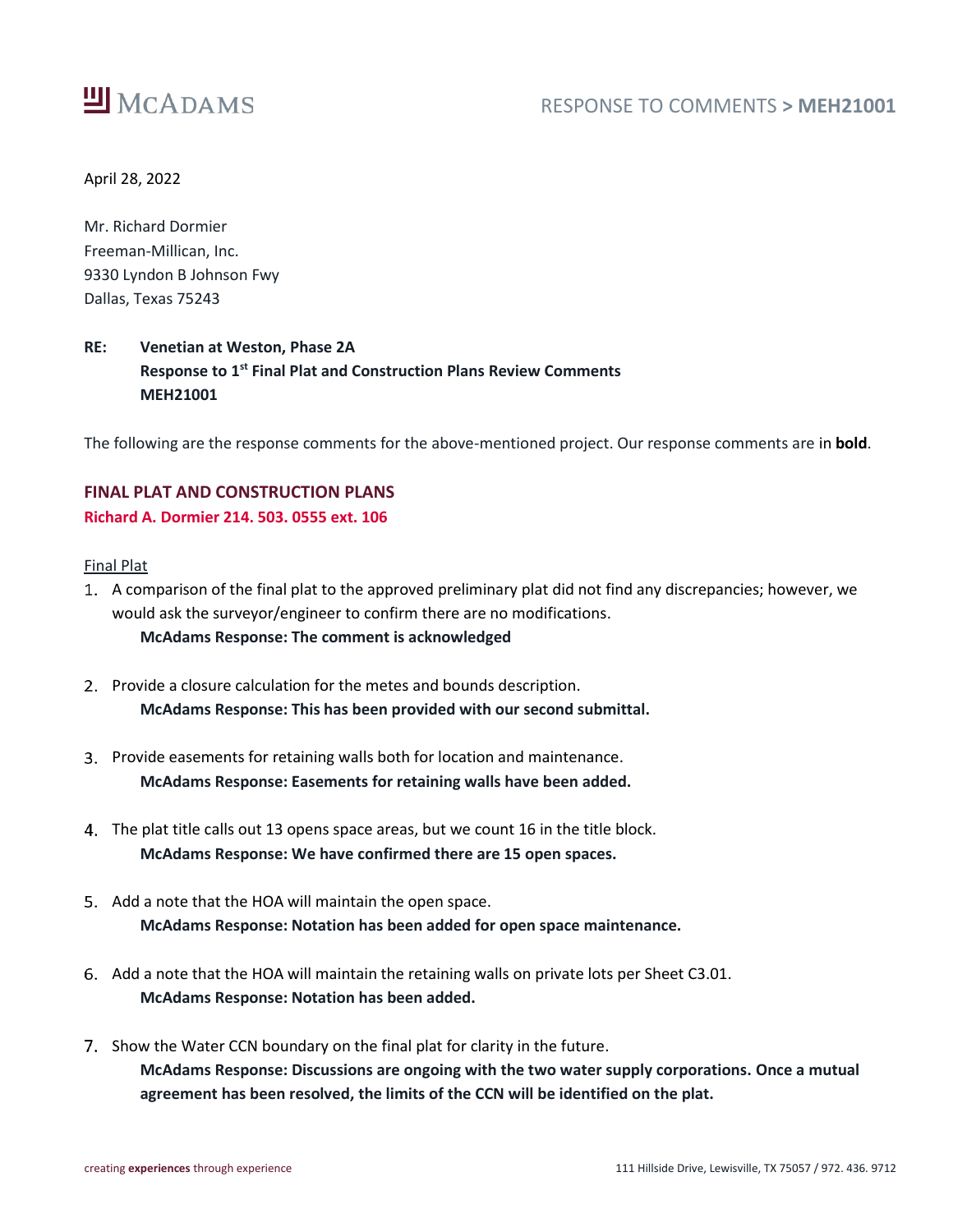

#### Construction Plans

- Please review the Phase 1 plans and use the general notes as applicable to this project. **McAdams Response: We are now matching all general notes from phase 1.**
- 9. Sheet C3.01, only include the typical lot grading plans used in the Grading Key. **McAdams Response: Each of the 10 various lot grading scenarios is used within the proposed subdivision. We have adjusted each sheet to only show those scenarios used on the lots on that sheet.**
- 10. Sheet C3.01, based on this sheet it appears there is no lot-to-lot grading proposed. Is that correct? **McAdams Response: That is correct. Lot grading was designed to drain towards the street.**
- 11. Sheet C3.06, the offsite grading needs drainage calculations, a temporary drainage easement, and re-vegetation before accepting the public improvements.

**McAdams Response: The comment is acknowledged. It is our intent to submit the next plat shortly and incorporate the grading within the construction plans for the next phase. The swale grading will be within street right-of-way and will become an extension of the storm sewer line.**

- 12. Sheet C3.18, remove references to projects in other cities-all sheets. **McAdams Response: The notations referencing other Municipalities have been corrected.**
- 13. Sheet C3.18, the project benchmarks appear to be in another city-all sheets. **McAdams Response: The benchmark information has been updated.**
- 14. Sheet C3.20, the drainage calculations (storm intensity) for the storm sewer do not match the method used in Phase 1.

**McAdams Response: We are now matching the intensities used in Phase 1.**

15. Provide a drainage analysis to confirm the assumptions in Phase 1 drainage included as Sheet C3.17 are still valid for pre and post development of this phase for all drainage basins-determine if detention is needed at all discharge points leaving the property.

**McAdams Response: We are matching the Phase 1 drainage patterns. An additional Detention Pond is planned for Phase 2B.**

16. Sheet C4.01, the amount of information provided at the small scale is difficult to read.

**McAdams Response: The sheet is intended to be a quick reference to the general location of the utility improvements. We have lightened up the background information to help make it easier to follow. All construction information is on the subsequent sheets.**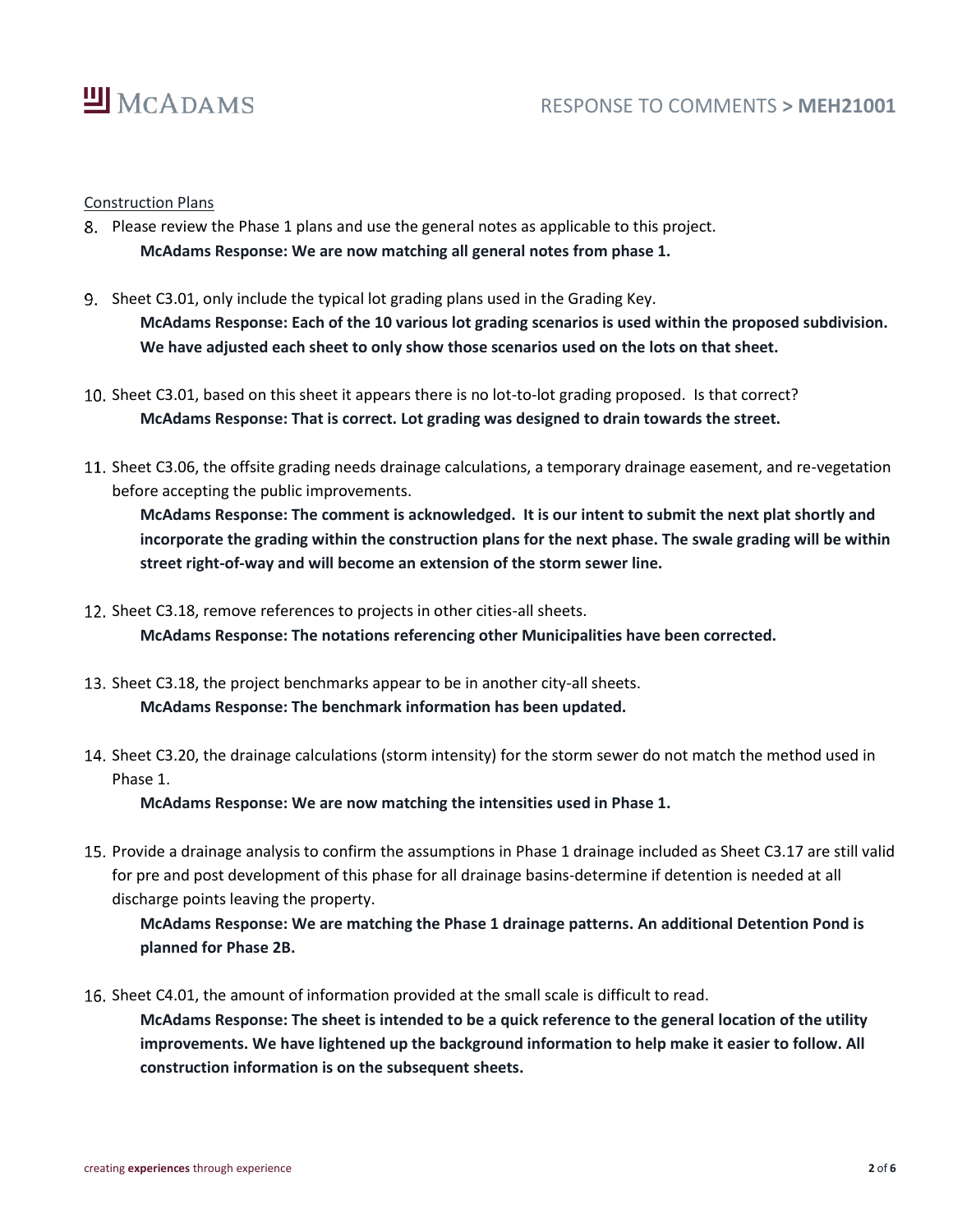

## RESPONSE TO COMMENTS **> MEH21001**

17. Sheet C4.01, it was our understanding that Phase 1 of Venetian was the boundary of the Weston WSC and North Colling SUD CCN's. Please show the CCN line between Weston WSC and North Collin SUD and have each water provider verify the split is in the correct location.

**McAdams Response: Discussions are ongoing with the two water supply corporations. Once a mutual agreement has been resolved, the limits of the CCN will be identified on the plat.**

18. Sheet C4.01 and others, remove references to Anna.

**McAdams Response: The notations referencing other Municipalities have been corrected.** 

19. Sheet C4.01, provide details for TCEQ separation requirements for water and sewer including sewer laterals and water services.

**McAdams Response: Notation has been added to meet all TCEQ requirements.**

20. Sheet C4.06, where does storm sewer ST-C1 flow to?

**McAdams Response: This storm line flows into the existing detention pond. We have shown the limits of the pond on the plans.**

21. Sheet C4.12, see note 16.

**McAdams Response: We are matching all general notes from Phase 1.**

- 22. Sheet C4.13, a variance is needed to put sewer in the center of the street; see Phase 1 construction notes to support the variance request regarding testing and compaction requirements. **McAdams Response: We are now matching all Phase 1 notes. Please provide any specific notation needed and we will get it added to the plans.**
- 23. Sheet C4.19, add the water CCN line for Weston WSC and North Colling SUD to prevent cross connections. **McAdams Response: Discussions are ongoing with the two water supply corporations. Once a mutual agreement has been resolved, the limits of the CCN will be identified within the plans.**
- 24. Provide a fire hydrant map with 500' diameters to verify coverage along the streets. **McAdams Response: The proposed fire hydrant locations have been updated to be within 500' diameters**
- 25. For the portion of the plan in Weston WSC, we need them to run a water model with fire flows to verify no lines larger than 8-inches in diameter are needed to provide the minimum fire flow required per the fire code. **McAdams Response: our understanding was that this was resolved with Phase I with the offsite water line extension.**
- 26. Provide a letter from each of the water providers that they have reviewed the plans and approve of the plans and can provide required fire flow. This will be needed to approve the plans for construction.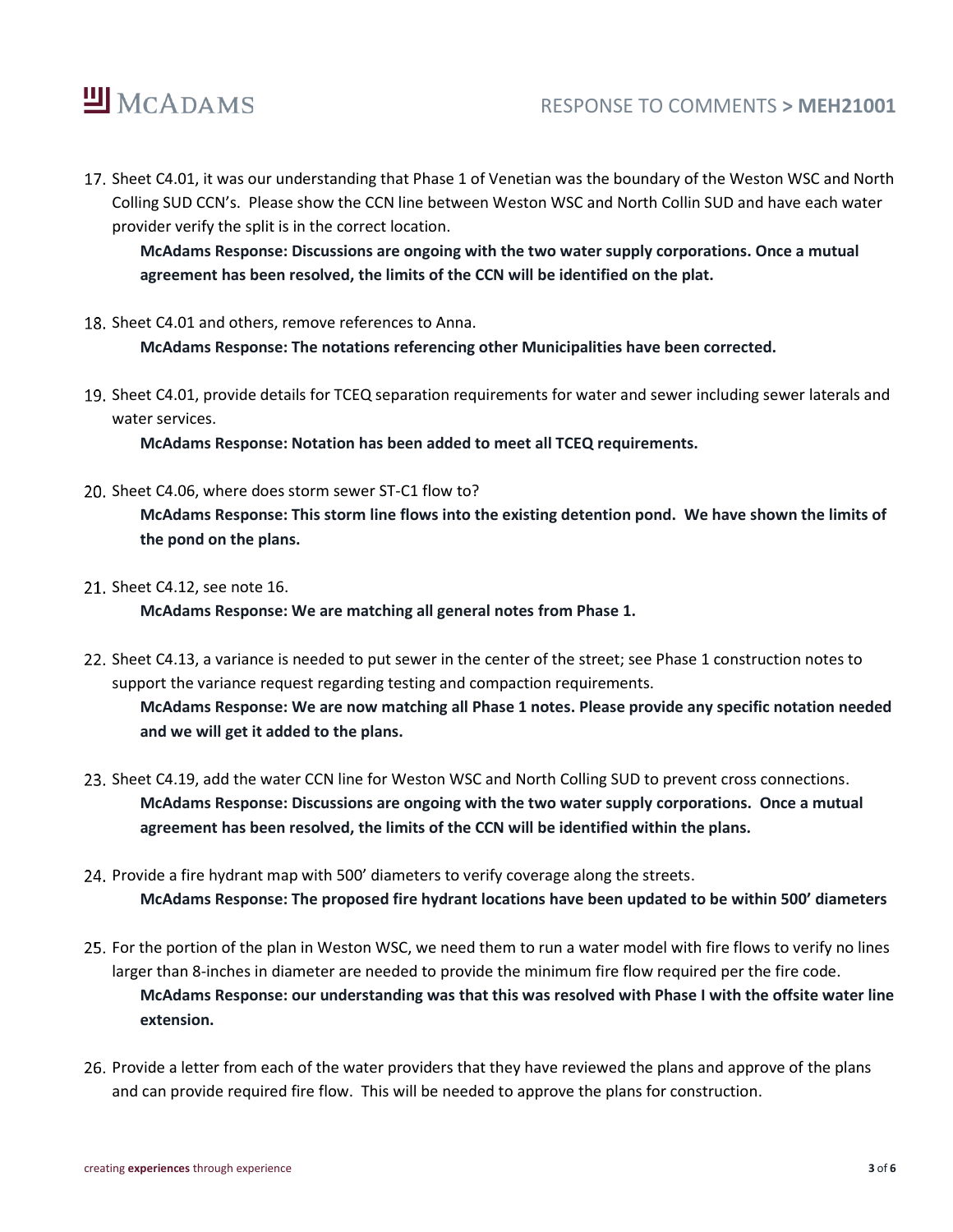

### **McAdams Response: Letters are forthcoming.**

27. If additional water facilities such as wells or elevated are required, where will those be located? Will they be located in portions of this plat?

**McAdams Response: Any future water facility will not be located within the limits of this property.**

28. There may need to be two sets of water notes for each water provider. Please review Weston water requirements as well as some of their requirements may be more stringent.

**McAdams Response: Discussions are ongoing with the two water supply corporations. Once a mutual agreement has been resolved, the limits of the CCN will be identified on the plans and appropriate notations included.**

- 29. Sheet C5.01, show HGL, velocity, capacity on all storm sewer and culverts, all sheets. **McAdams Response: Hydraulic information has been added to the profiles.**
- 30. Sheet C5.12, the minimum sewer grade for 8-inch line is 0.4%, it appears this was missed on Phase 1 per section SS-21.

**McAdams Response: We were matching the existing grade shown within the Phase I plans. We have updated the slope to a minimum 0.40%.**

- See 2018 modification for the equation to calculate sewer flow requirements for sewer analysis. **McAdams Response: Sewer analysis was done with Phase 1 construction plans.**
- 32. Sheet C5.14, identify the utility symbols in the profiles, all sheets. **McAdams Response: The storm sewer crossing has been labeled.**
- Sheet C6.01 and 6.02, disturbed areas need to be re-vegetated or otherwise stabilized in accordance with NPDES requirements prior to acceptance of public improvements.

**McAdams Response: The comment is acknowledged. Landscape plans are in the works and will cover the revegetation on site. We have added a notation referring the contractor to those plans for additional information.**

- 34. Sheet 7.01, provide dimensions for pavement including width and radii for use by the project inspector. **McAdams Response: Dimensions have been added to the plans.**
- 35. Provide reference to the pavement detail being used for each roadway. **McAdams Response: A notation has been added to each paving sheet.**
- Sheet 7.01, refer to the layout used in Phase 1 for street signs and lighting it is much easier to read.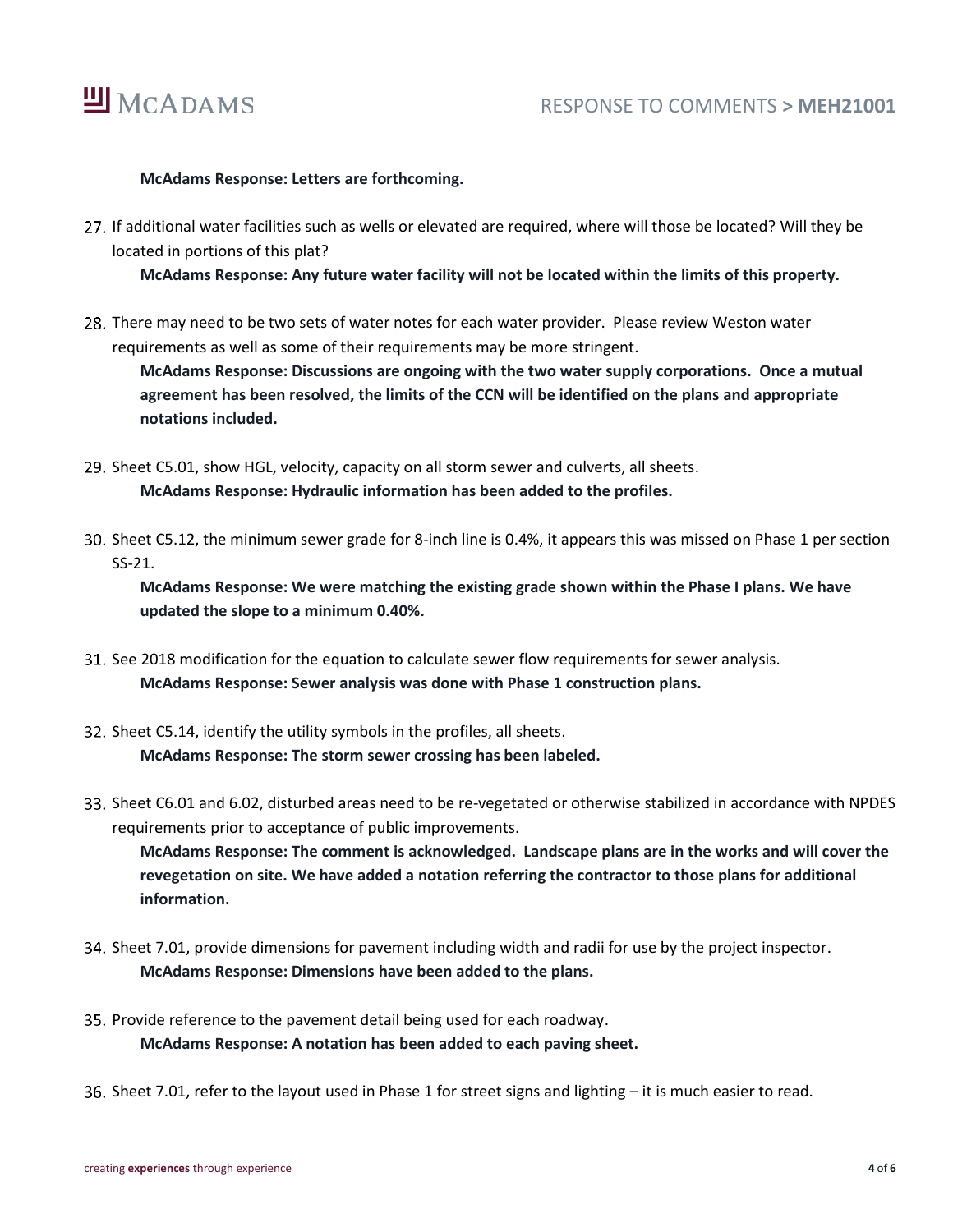

### **McAdams Response: we have split out the signs and lighting to their own plans to make it easier to read.**

- 37. Sheet 7.01, benchmarks appear to be in another city. **McAdams Response: The notations referencing other Municipalities have been corrected.**
- 38. Sheet 7.02, remove references to Anna. **McAdams Response: The notations referencing other Municipalities have been corrected.**
- 39. Sheet 7.02, paving concrete to be Class C, six sack mix per NCTCOG requirements. **McAdams Response: The notation has been added to all the paving sheets.**
- 40. Sheet 7.02, note that geotechnical requirements do not supersede City requirements. **McAdams Response: The notation has been added to all the paving sheets.**
- Sheet C7.04, note that lime and subgrade below lime to be compacted to a minimum of 95%ASTMD-698 at a minimum moisture content of optimum +2%. **McAdams Response: The notation has been added to all the paving sheets.**
- 42. Include a requirement for the geotechnical report to test for sulfates. **McAdams Response: The notation has been added to all the paving sheets.**
- 43. Paving sheets, a vertical curve is required anytime the algebraic difference is more than 1. **McAdams Response: The comment is acknowledged. We have updated the locations we missed.**
- Sheet C7.10, provide a traffic analysis of roundabout including design speed, traffic capacity, dimensions. **McAdams Response: This is forthcoming.**
- 45. Provide HOA documents to include covering Venetian Phase 1, Subdivision Section 55. **McAdams Response: HOA documents have been provided with the second submittal.**